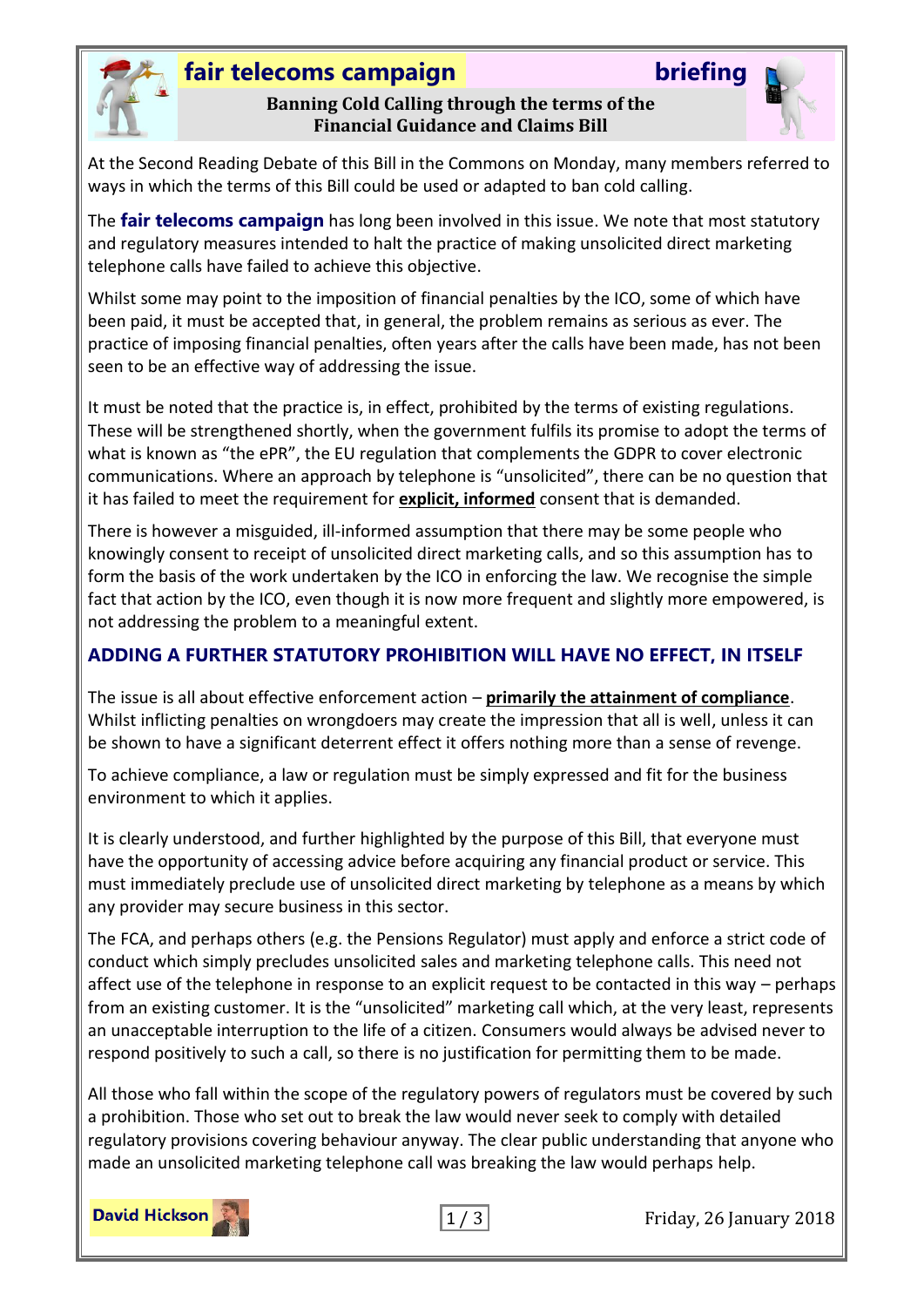# **fair telecoms campaign briefing**

**Banning Cold Calling through the terms of the Financial Guidance and Claims Bill**

# **The terms of the Bill**

### **Banning Cold Calling for Financial Services in general**

Clause 4 of the Bill refers to an order to be made by the Secretary of State when advised by the SFGB that a particular area is suffering problems as a result of Cold Calling.

This starts from a fundamentally false assumption. Is there any aspect of financial services for which the Secretary of State would argue that unsolicited direct marketing by telephone serves the interest of the delivery of good financial services? The suggestion that it is generally beneficial, but subject to exceptions, must be properly justified if it is to form the basis for a new statutory provision. We believe that most people would, as we do, find any such suggestion to be laughable!

We would argue that the FCA must immediately be required to prohibit unsolicited direct marketing by telephone across the entire field of financial services. It requires no new statutory power to implement such a change to its code, but may need to be compelled to take this action.

The clause is drafted so as to cover the need for exceptional treatment of some areas, so perhaps such a mechanism may be required, whereby the FCA could be compelled to permit cold calling in certain cases. Maybe the SFGB could determine that access to certain valuable financial services is denied, because providers can only make them available through unsolicited telephone marketing.

This latter suggestion addresses the point about what is the exceptional case.

A most significant element of the drafting of the clause is the inclusion of "*the commercial use of any data obtained by such cold-calling*". This means that regulated bodies must ensure that they are not undertaking business obtained by cold calling "lead farmers". By placing this duty on licensed or well regulated bodies, this avoids the difficulty of detecting all nuisance callers, it simply dries up their source of revenue, thereby halting their operations.

Many have identified the fact the Clause 4 omits any reference to the mechanism for achieving compliance with a prohibition, and for undertaking meaningful enforcement activity against those who may breach the terms of such an order. "Banning" something is very easy. Presently, most cold calling is in breach of regulations. It is imperative that any proposed attempt at prohibition includes clear provisions for how this will be made effective in practice.

What is now Clause 4 had its genesis in amendment 2, at Report Stage in the Lords, which was passed despite opposition from the government. This was seen by its proponents as being the best that could be done within the scope of Part 1 of this Bill, as earlier drafts of the proposed amendment had been deemed to be out of order. The clear objective was to compel the FCA to impose and enforce a total prohibition on unsolicited direct marketing by telephone, most notably to cover the actions of those seeking to secure the investment of withdrawn Pension pots.

The breadth of this objective is most important, as any reference to "Pensions" in a prohibition will be readily circumvented by those who are not selling a Pensions product but are seeking to get their hands on cash that may become available to those of a certain age.

It is imperative that, in Committee (and as result of other action), this Bill reflects a proper and effective approach to the total prohibition of cold calling for the marketing of financial services.

**David Hickson** 



2 / 3 Friday, 26 January 2018